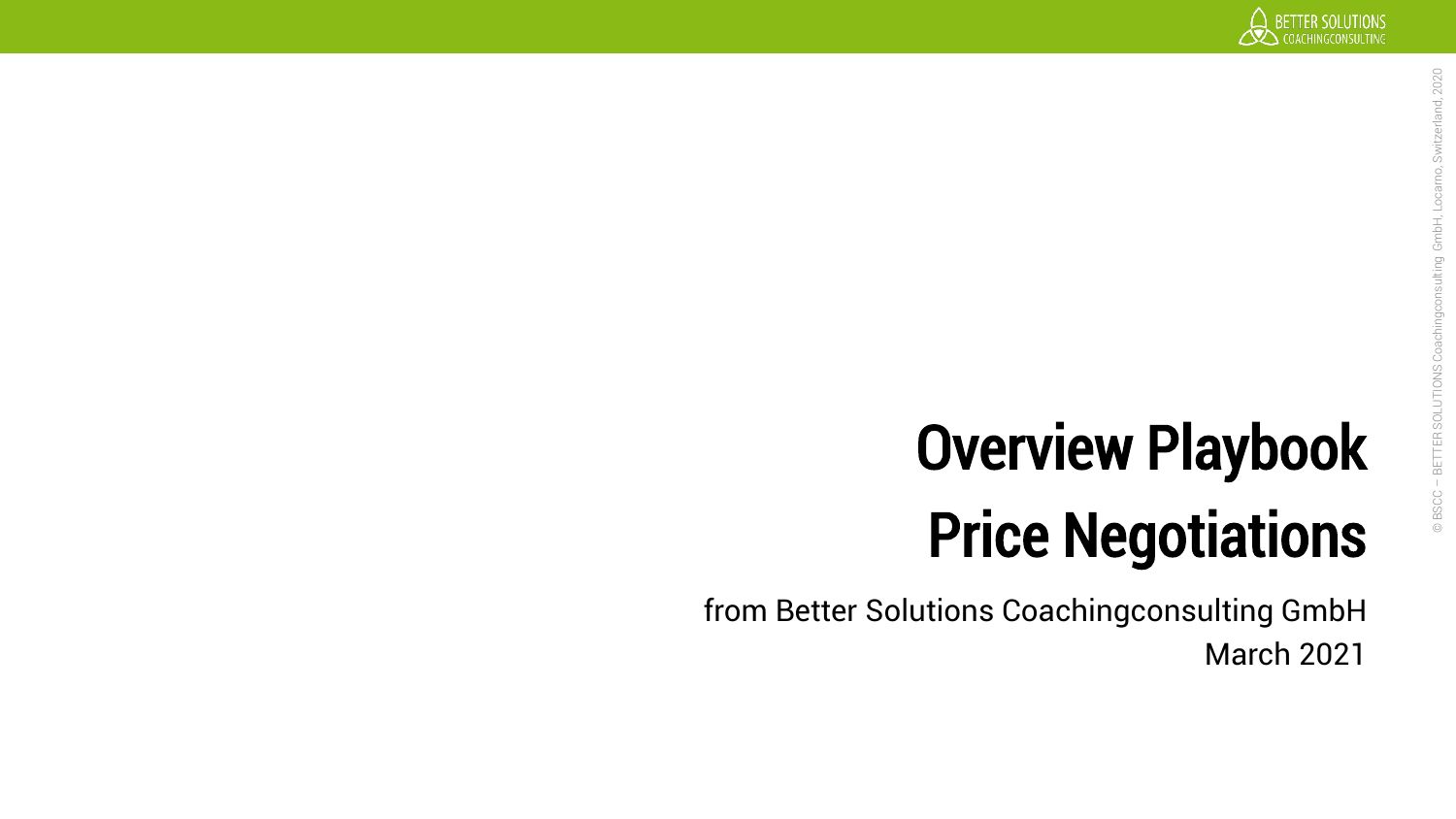

### Overview Playbook Price Negotiations\*



\*Here we offer an insight into the structure and content of our negotiation playbooks. The original version of this playbook on price negotiations contains 34 pages.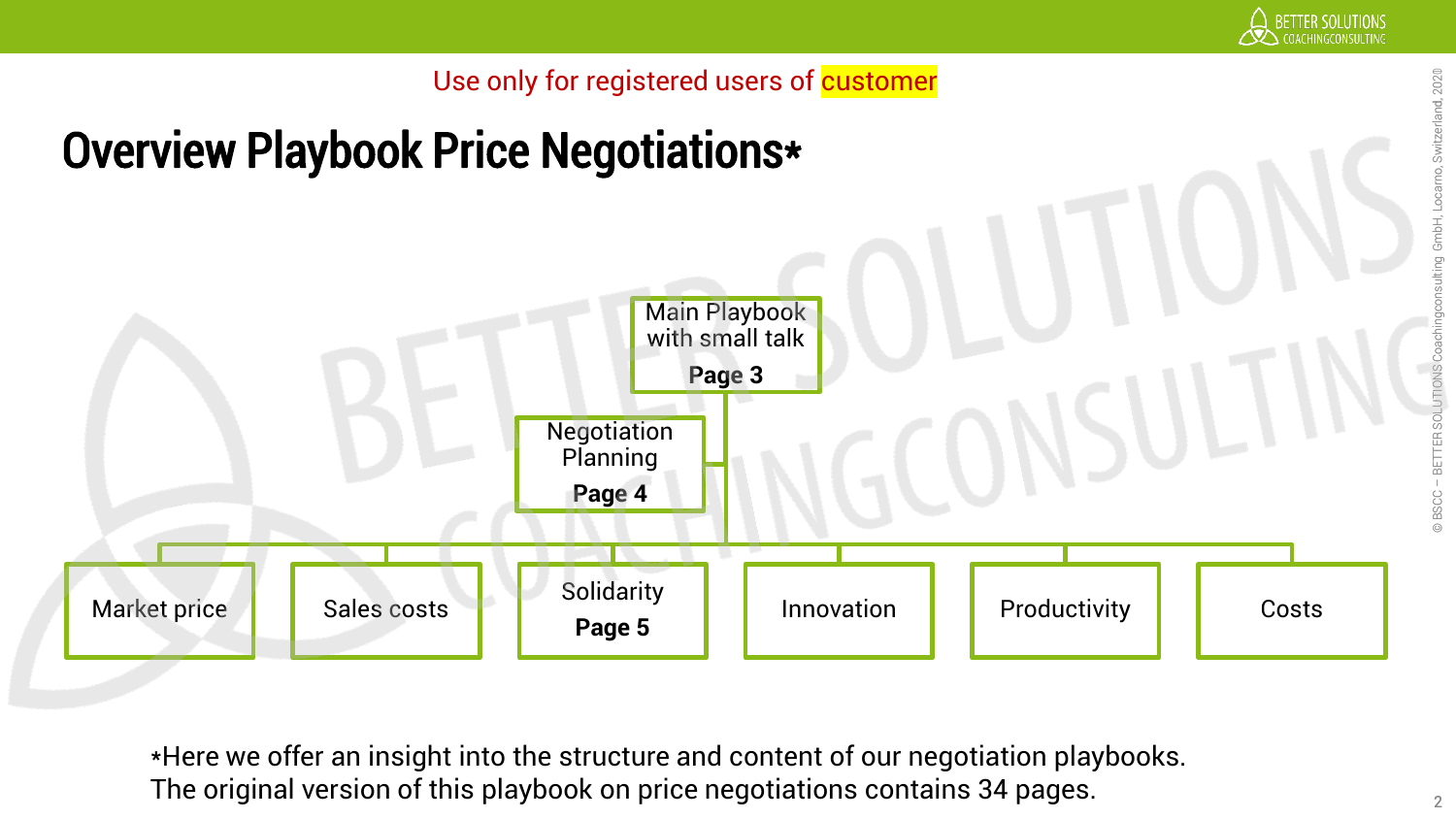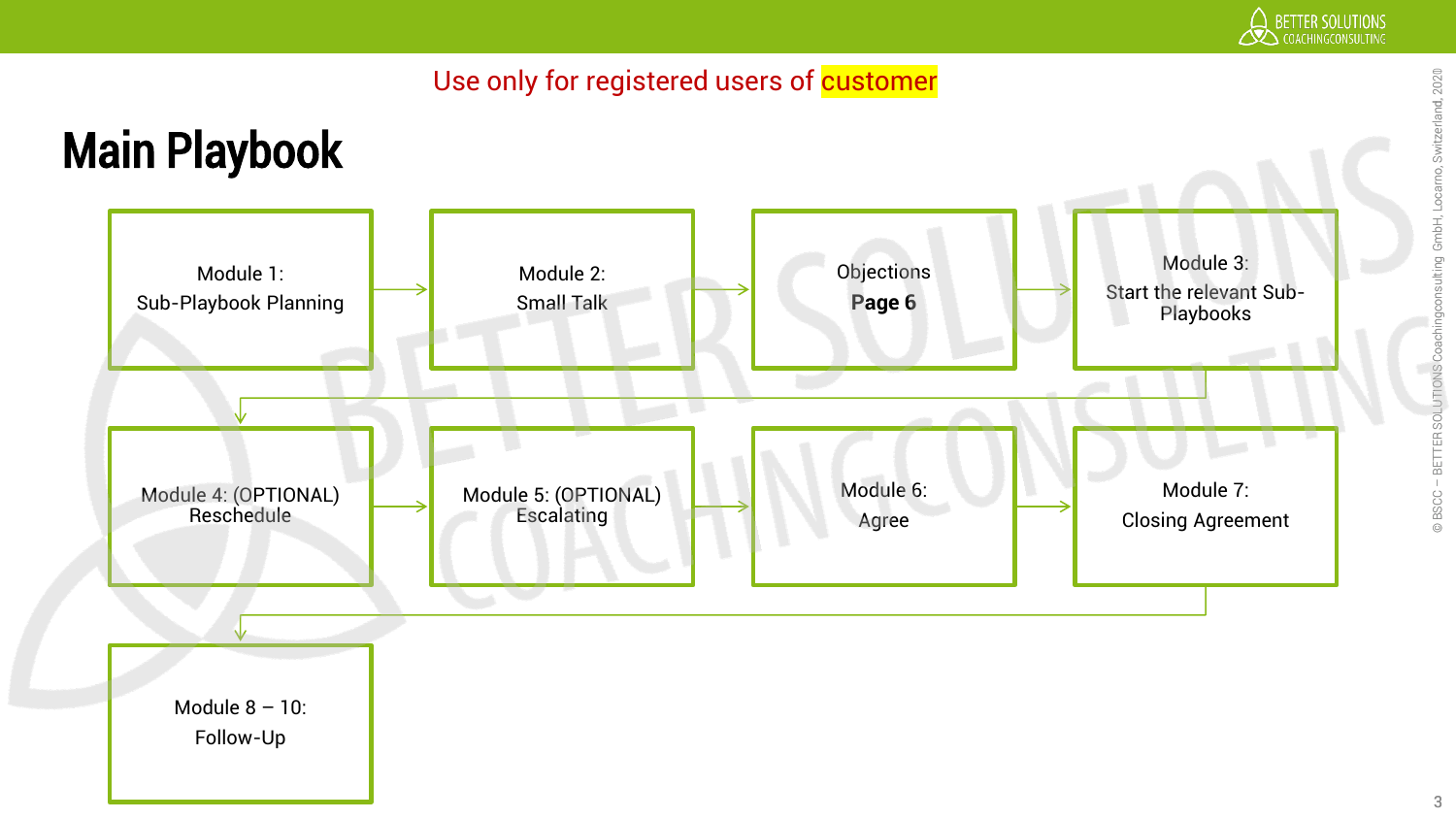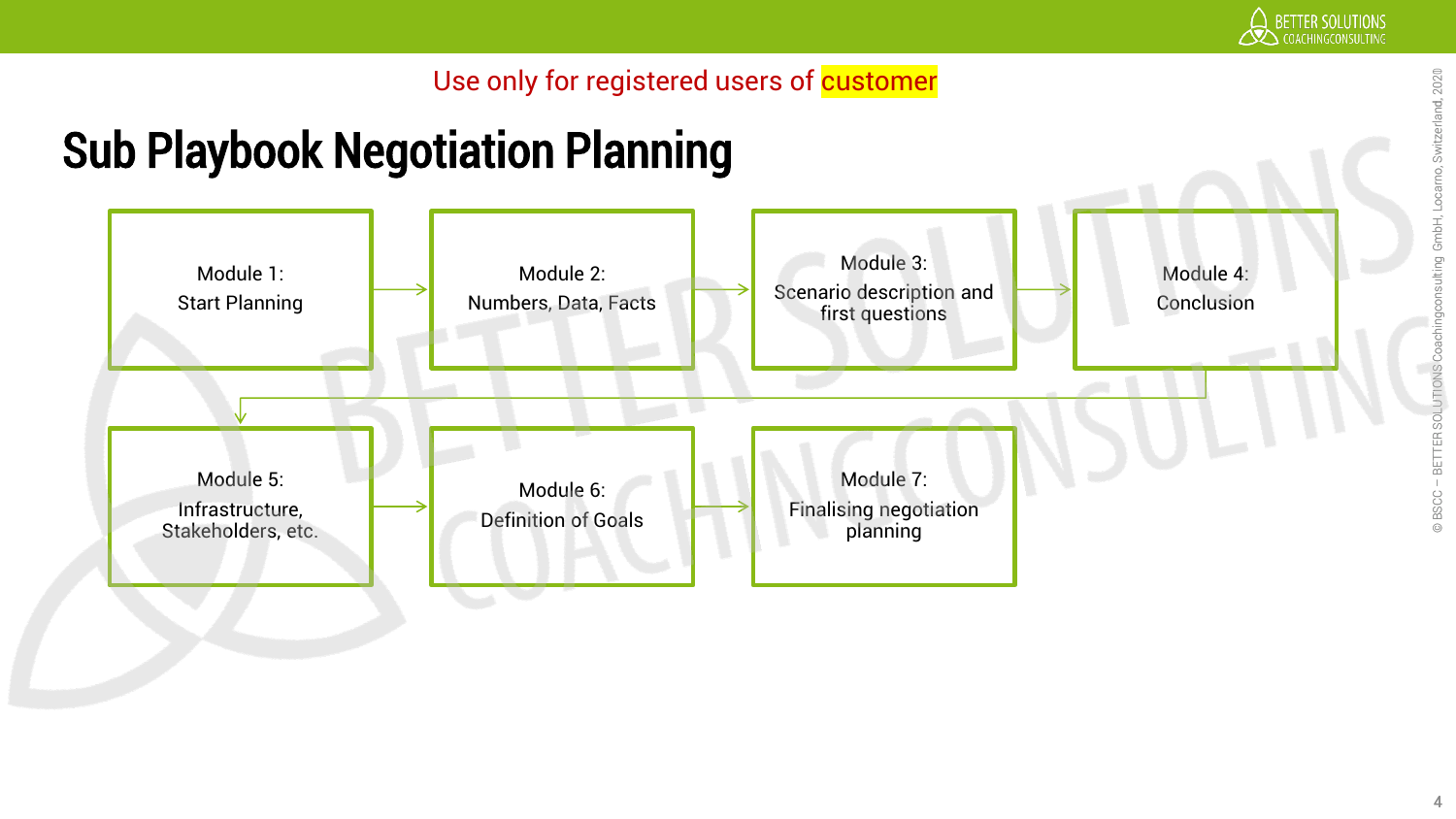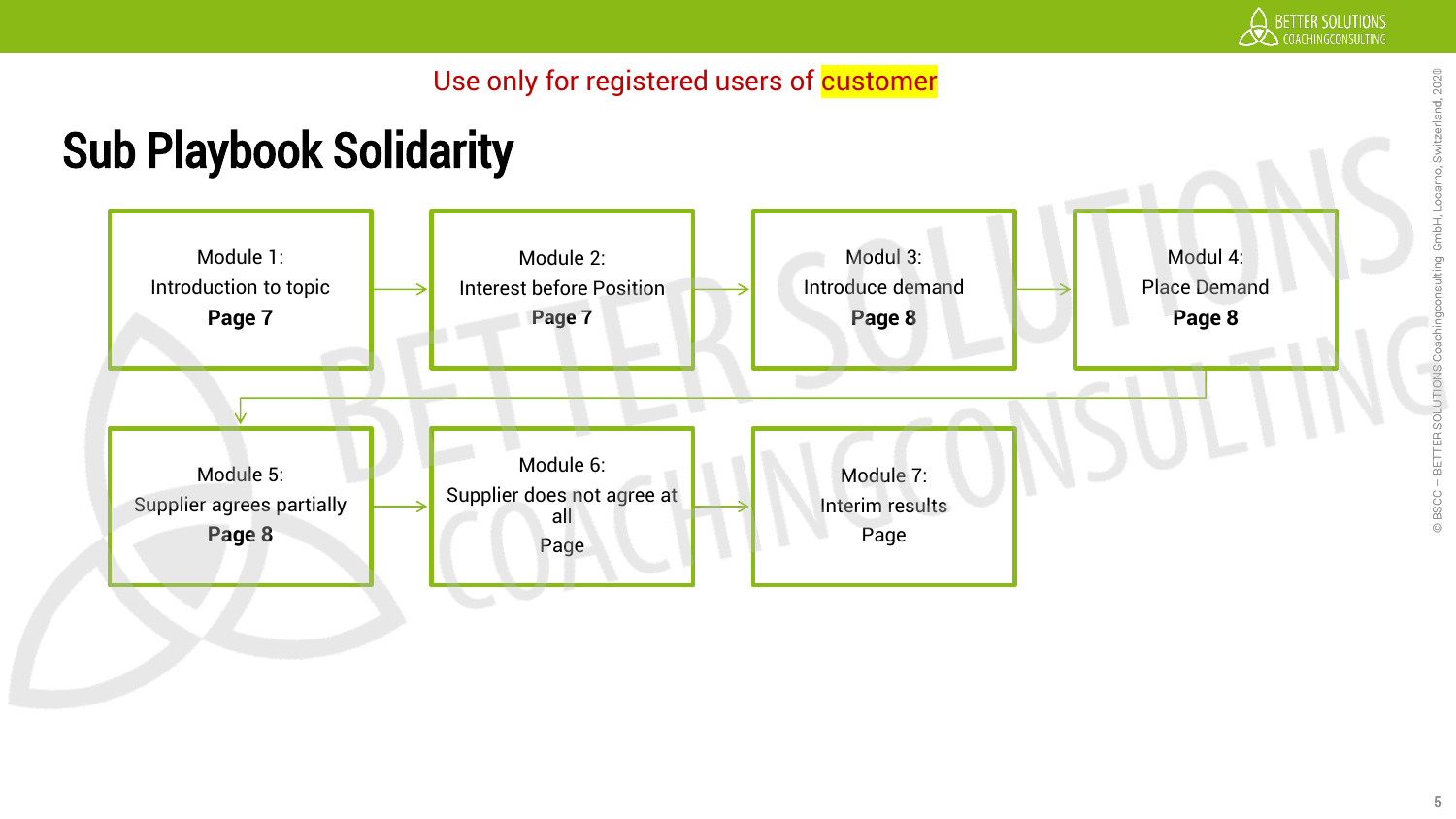Einwände Zweig Hauptplaybook Drehbuch Preisverhandlungen

#### Use only for registered users of customer

### Possible Supplier Objections

| <b>Objection</b>                                                                                                             | <b>Response</b>                                                                                                                                                                         |
|------------------------------------------------------------------------------------------------------------------------------|-----------------------------------------------------------------------------------------------------------------------------------------------------------------------------------------|
| You only want to increase your already very good profitability at our expense<br>as a small supplier!                        | We want to build sustainable relationships. To do this, we have to be profitable<br>and competitive. But to do that, we can also build a sustainable business<br>relationship together. |
|                                                                                                                              | Unpredictable events may and must be discussed.                                                                                                                                         |
| "We have contractual agreements with a fixed price and it's not correct for<br>you to come up with something like this now." | (customer order): Obviously this is not sufficient for the specific customer<br>project                                                                                                 |
|                                                                                                                              | (Customer order): This is additional business for you that you would not get<br>without us, or that has always gone to your competitor.                                                 |
| "If you're renegotiating now because of Corona, I think it's unfair because<br>these are special circumstances right now!"   | We discuss this topic with you because we are under pressure ourselves.                                                                                                                 |
| "Yes, but let's wait and see: Corona is cleaning up soon. XY% won't matter<br>there anyway."                                 | Global corporations such as Novartis have now introduced home offices<br>without restrictions. Bank Credit Suisse wants to save a fifth of its office space as<br>a result.             |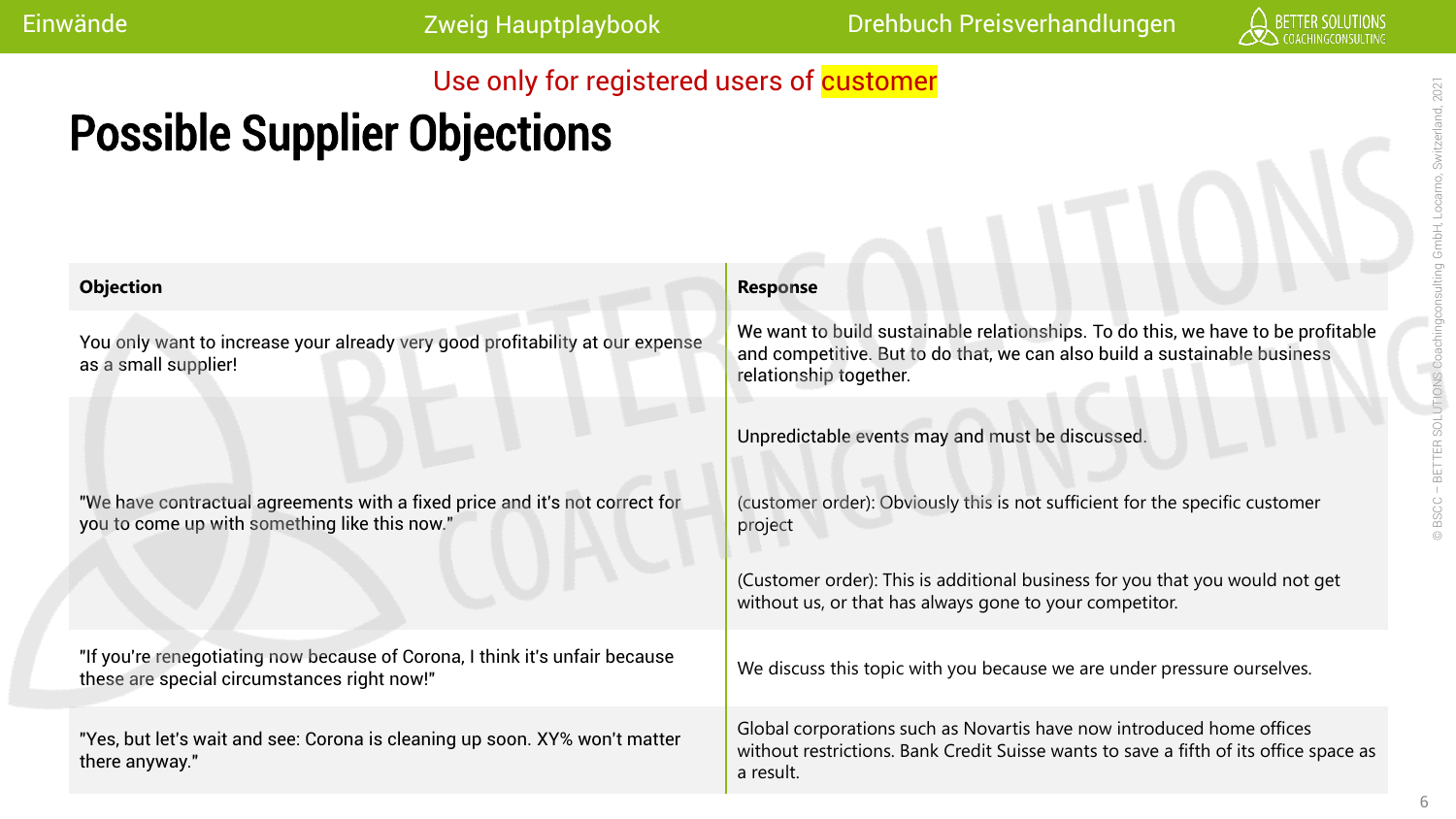## Solidarity 1

| Module 1<br>Introduction to<br><b>Topic</b>    | Market outlook:<br>We think that the crisis will bring changes in the long term. Experience shows that the short-term effects of<br>a crisis are overestimated and the long-term underestimated.<br>Solidarity story Chef with 3 stars closed his restaurant (1000 meals per night), stopped renting the place<br>and opened a street kitchen with 3000 meals (from leftovers)/day. etcIf solidarity has an effect on the<br>negotiator, then move on                                                                                                                                                                               |  |
|------------------------------------------------|-------------------------------------------------------------------------------------------------------------------------------------------------------------------------------------------------------------------------------------------------------------------------------------------------------------------------------------------------------------------------------------------------------------------------------------------------------------------------------------------------------------------------------------------------------------------------------------------------------------------------------------|--|
| <b>Module 2</b><br>Interest before<br>Position | Describe our industry situation: it is expected to take > 36 months to return to normal / pre-crisis levels.<br>Customer wants a long-term partnership. And this means that burdens of a crisis are at least shared.<br>In the run-up, each negotiator should choose a story about solidarity in advance, with which he can<br>convincingly confront the supplier with the topic of solidarity.<br>Repeating the solidarity story Chef with 3 stars has closed his restaurant (1000 meals per evening),<br>stopped renting the place and opened a street kitchen with 3000 meals (from leftovers)/day. or the nursing<br>staff. etc |  |